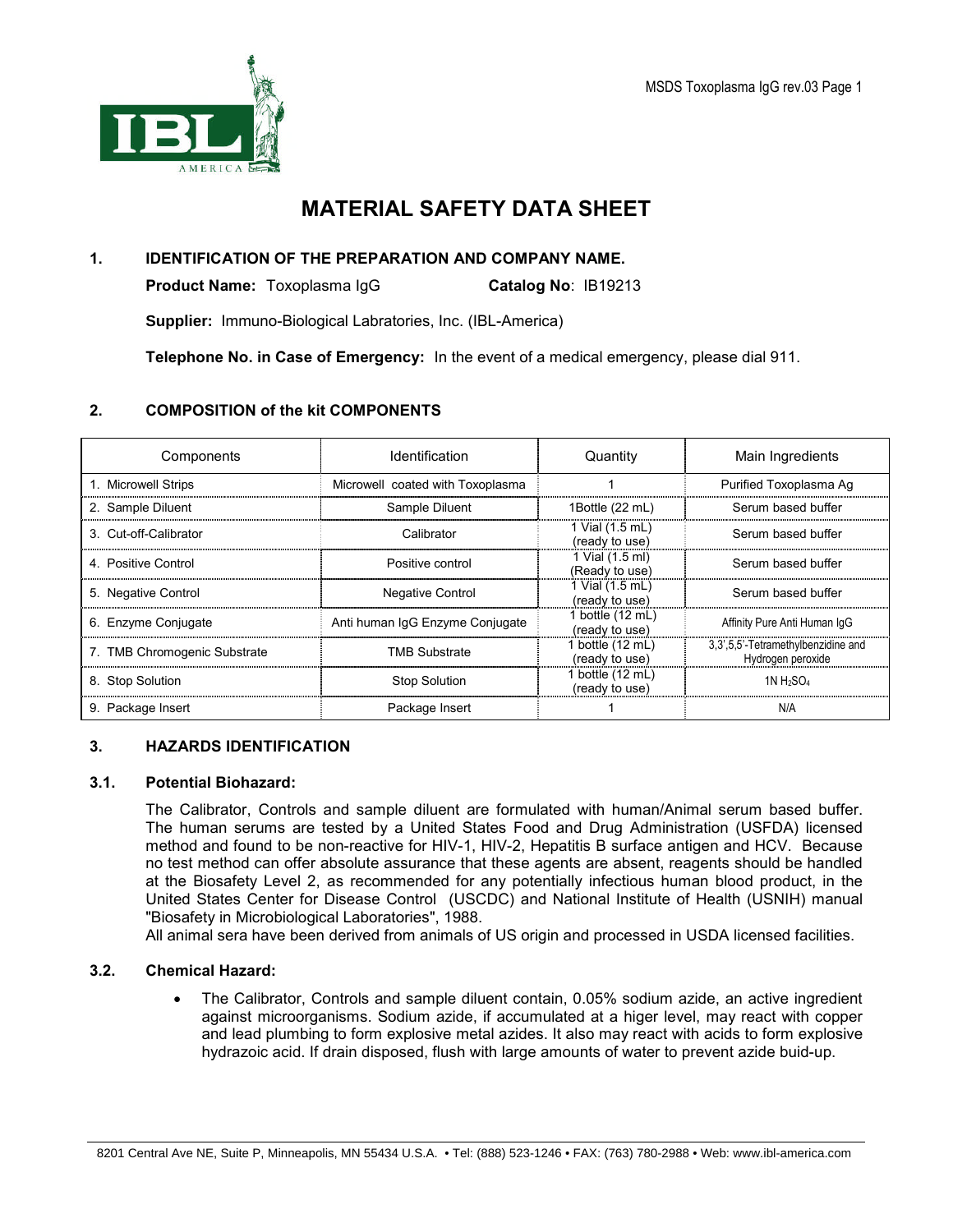- The Substrate, containing TMB and other ingredient, may cause eye, skin, and respiratory tract irritation. No component of this product presents at levels greater than or equal to 0.1% is identified as known or anticipated carcinogen by NTP, IARC, or OSHA.
- Teratogenic effects: Not available for humans.
- Stop Solution is an acidic and corrosive agent. Avoid contact with skin.

## 4. FIRST AID

- 4.1. Skin Contact: Remove contaminated clothing and wash the exposed skin area thoroughly with soap and water.
- 4.2. Eye Contact: Flush with copious amounts of water for at least 15 minutes. Seek medical attention.
- 4.3. Inhalation: Remove to fresh air, give oxygen if breathing becomes difficult and seek medical attention.
- **4.4 Ingestion:** Flush mouth with copious amounts of water, provided that the person is conscious and seek medical attention.

#### 5. MEASURES IN CASE OF FIRE

- 5.1. Suitable Extinguishing Media: Chemical or water fire extinguisher.
- 5.2. Extinguishing Media Not to be Used: None known.
- 5.3. Special Fire Fighting Procedures: None Known.
- 5.4. Unusual Fire and Explosion Hazards: N/A
- **5.5. NFPA Rating:** The Mealth: 2, Flammability: 0, Reactivity: 1

#### 6. MEASURES IN CASE OF ACCIDENTAL SPILL

- 6.1. Body Precautions: Wear rubber gloves, impermeable shoe covers and long laboratory coat.
- 6.2. Environmental Precautions: Contain the spill to the smallest area possible.
- 6.3. Cleaning Measures: Take care not to contaminate body. Absorb the material with disposable towels. Soak area with a 10% bleach solution and wipe up with disposable towels. Dispose of all contaminated trash in accordance with local regulations.

#### 7. MANIPULATION AND STORAGE

- 7.1. Manipulation: Wear suitable personal protective equipment. Take care not to splash spill or splatter reagents. Do not eat, drink, smoke or apply cosmetics in laboratory areas. Do not pipette samples or reagents by mouth.
- 7.2. Storage: Store the test kits in  $2 8^{\circ}$  C refrigerators designated and labeled to contain human blood products.

## 8. EXPOSURE CONTROLS/PERSONAL PROTECTION

- 8.1. Body Protection: Wear long laboratory coat.
- 8.2. Respiratory protection: In case of fire, wear self-contained breathing apparatus.
- 8.3. Hand Protection: Wear non-permeable rubber, neoprene, latex or nitrile disposable gloves. Change gloves when they become contaminated.
- 8.4. Eyes Protection: Wear safety glasses or goggles when a splash hazard exists.
- 9. **ECOLOGICAL EFFECTS** None known.